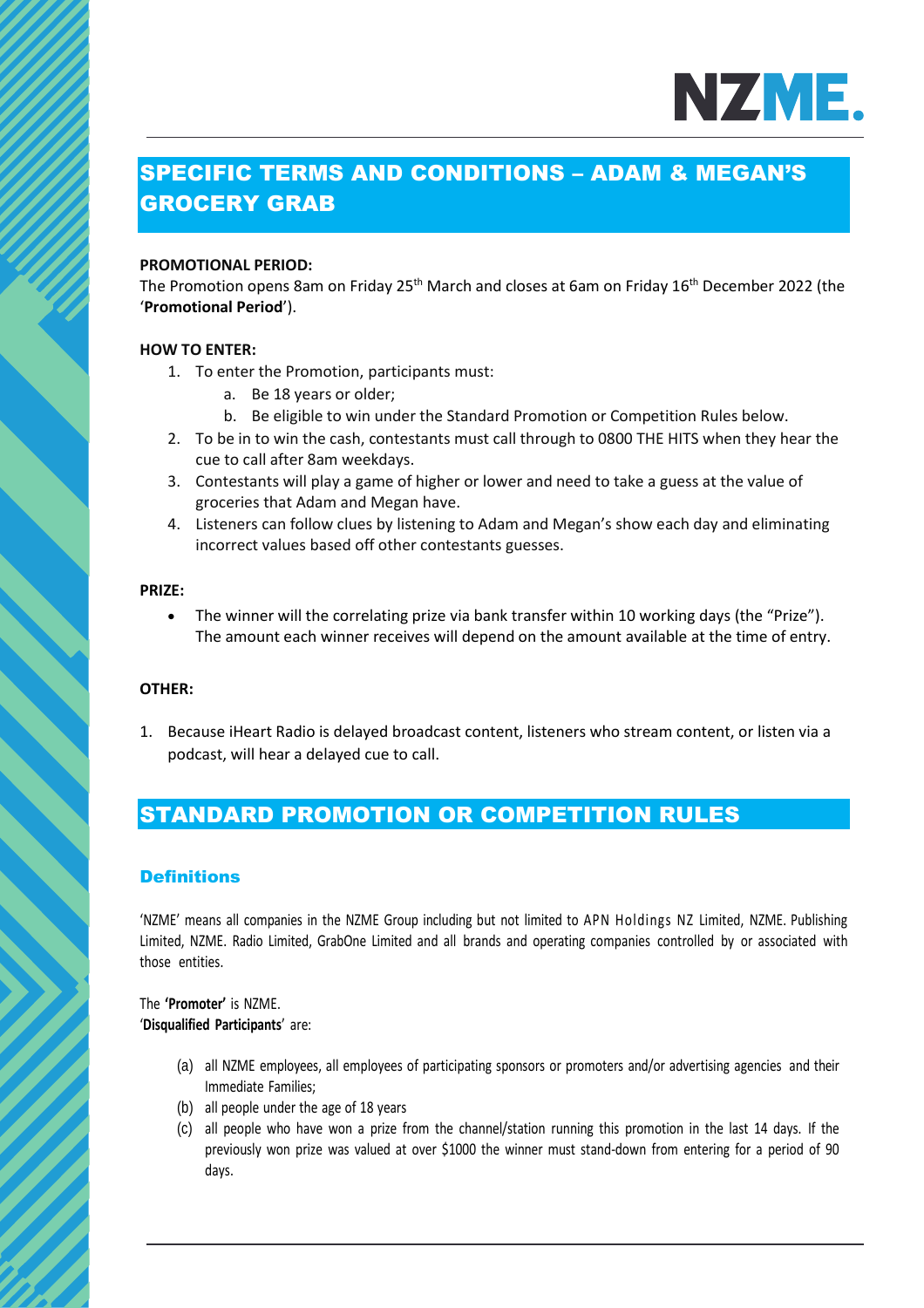'**Immediate Families**' include spouses, grandparents, parents, children, and grandchildren, whether by marriage, past marriages, remarriage, adoption, co-habitation or other family extension.

#### Entry

- **1.** These Promotion or Competition Rules ('the **Rules**') apply to all NZME Promotions or Competitions (collectively the '**Promotion**') conducted on or off air and by means of any medium – online, radio, print, or a connected device. The Rules may change from time to time.
- **2.** If a particular Promotion has specific rules or terms ('the ' **Specific Rules**') those Specific Rules will apply if there is any inconsistency with the Rules.
- **3.** Unless otherwise stated in the Specific Rules registration, entry or vote is limited to 1 per person. Where multiple registrations, entries or votes are acceptable, each must be made separately.
- **4.** Entry into the Promotion is deemed to be acceptance of the Rules and the Specific Rules and confirmation that the entrant has the necessary authority (for example from the bill payer or owner of a telephone) to enter the Promotion.
- **5.** No purchase is necessary to win or participate in the Promotion, unless specified in the Specific Rules.
- **6.** The Promotion is open to New Zealand Residents only. Disqualified Participants may not enter in the Promotion.
- **7.** NZME reserves the right to exclude any person from participating in the Promotion on reasonable grounds.
- **8.** NZME reserves the right to refuse to award any prize to an entrant who NZME decides (in its sole discretion) has violated the Rules (including the Specific Rules), gained unfair advantage in participating in the Promotion or won using fraudulent means.
- **9.** By participating, entrants grant NZME exclusive permission to use their names, characters, photographs, videos, voices and likeness in connection with the Promotion and for future promotion and marketing purposes and waive any claims to royalty, right or remuneration for such use.
- **10.** All entrant personal details must be valid and up to date and will be held by NZME and may be used for the purpose of the Promotion and for future promotion and marketing purposes in accordance with NZME Privacy Policy (see www.NZME.co.nz) unless otherwise directed by contestants at the time of entry.
- **11.** Personal information provided at the time of entry is presumed to be true and, in the case of text or email notification – active, through to and beyond the date of the Promotion's completion.
- **12.** Where the Promotion involves texting, the following apply:
	- a) Standard sms text charges will apply, unless otherwise stated in the Specific Rules and will depend on the entrant's particular plan or agreement with their phone service provider;
	- b) Any form of automated text message is invalid;
	- c) The telephone number from which the entry was made will be stored in a database. The entrant has a two-business-day period from the time of entry to request removal from the database. If no request is made it is deemed acceptance that the information can be used for future promotion and marketing purposes; and
	- d) NZME takes no responsibility for text costs incurred after the Promotion has closed as stipulated in the Specific Rules.

## Winning the Prize

- **13.** Only the person who originally entered the Promotion can be awarded the prize (the '**Winner**').
- **14.** The Winner will be determined in the manner set out in the Rules or the Specific Rules if not specified then as determined by the Promoter who shall for this purpose be deemed the judge (the '**Judge**').
- **15.** The Judge's determination of the Winner will be final and no correspondence will be entered into.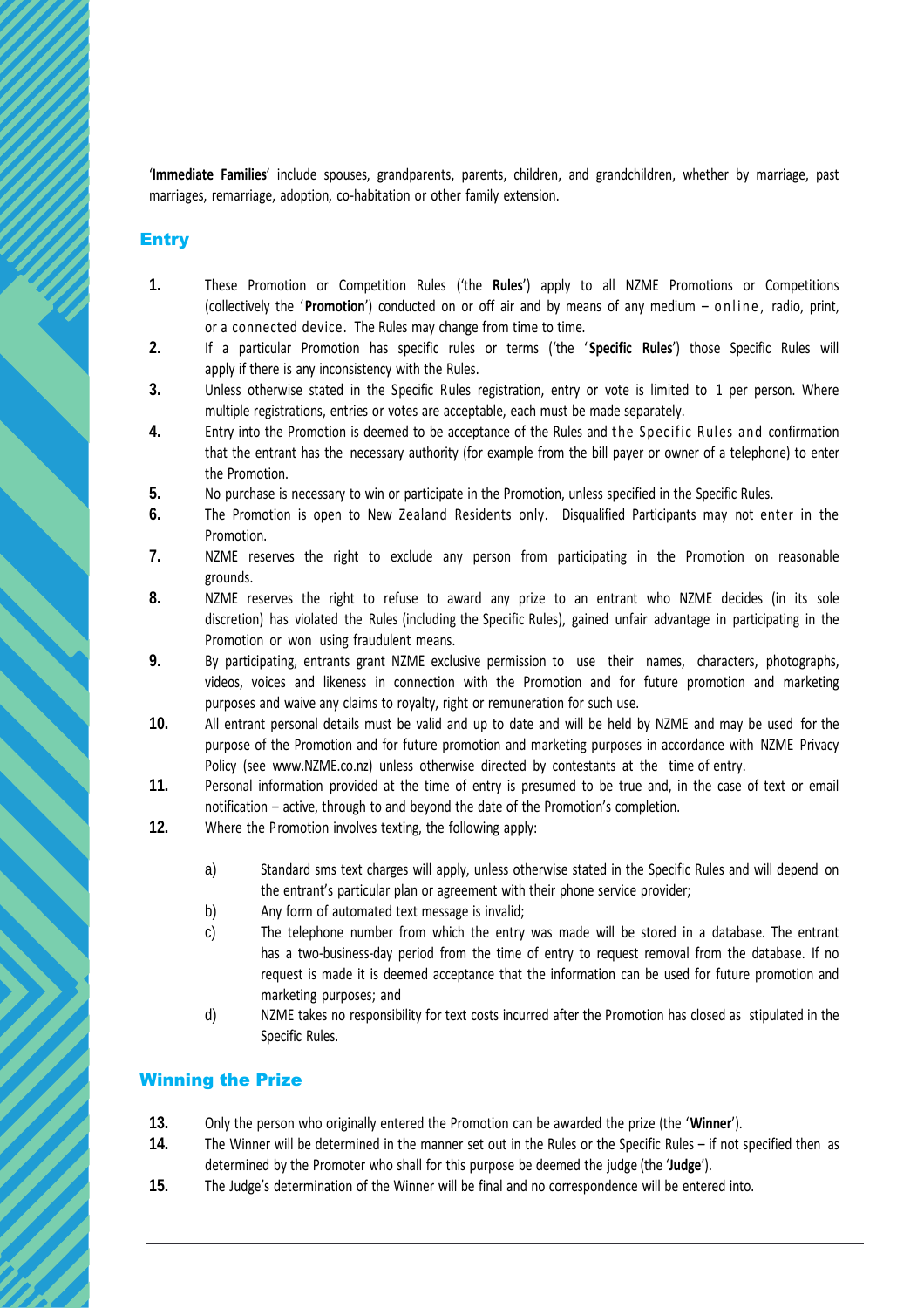- **16.** The Winner will be notified by email, phone (voice or text), mail or in person and must be available for the preparation of all publicity that may be required by NZME. Where attempts to contact the Winner fail (eg when the Winner cannot be contacted by phone after three attempts or mail sent is returned) the Judge will select another winner. If, after successful notification, the prize is not collected within two months of being announced it will be regarded as forfeit. (Note: 3 attempts to contact the Winner will include individual calls to any numbers provided at the time of entry. However, should the prize's total worth equal less than NZD\$250 and be a live-to-air draw, only one failed attempt at contact will be acceptable before the Judge selects another winner.)
- **17.** The Prize is not redeemable for cash or transferable. No other family members, friends, office associates or any other person will be able to participate on the Winner's behalf. In the event that the Prize specified in the Competition becomes unavailable for any reason the Promoter may substitute a prize of like or equal value.
- **18.** Where the Winner is required to claim the prize in person, they must provide proper identification (eg driver's licence, passport, birth certificate). If the Winner is under the age of 18 years their parent or legal guardian must accompany the Winner or give their prior written consent to the award of the Prize.
- **19.** The Winner takes the Prize entirely at his/her own risk and indemnifies NZME in respect of any claim for any accident, injury, property damage or loss of life that may occur in connection with the prize. The Winner is responsible for all insurance, tax or other costs that may be associated with the Prize. Where the Prize has associated terms and conditions the Winner accepts the Prize subject to those terms and conditions and restrictions.
- **20.** Where the Prize includes air travel and/or accommodation, either international or domestic (the '**Travel Prize**'):
	- (1) the Winner MUST have valid documentation, including but not limited to valid passports and Visas, which meet the requirements of immigration and other government authorities at every destination.
		- (a) Any fines, penalties, payments or expenditures incurred as a result of such documents not meeting the requirements of those authorities (including any costs associated with delay, will be the sole responsibility of the Winner).
		- (b) When the Travel Prize includes travel to or through the United States, it is the Winner's responsibility when travelling into or through (transiting included) the United States under the Visa Waiver Program to apply for an Electronic System for Travel Authorisation (ESTA) no later than 72 hours prior to departure if required. The winner must visit the US Department of Homeland Security website and fill in the required information. The cost of the ESTA is the sole responsibility of the Winner.
		- (2) The Winner and their travelling companion (if applicable) must travel together at all times. The Winner is responsible for transport from their residence to their nearest international airport for flight departure and from their nearest international airport to their residence upon returning to New Zealand.
		- (3) Flight tickets are available on the regular scheduled services of each airline and are subject to seasonal embargos. The flight itinerary may have to be adjusted depending on the airline's departure city and their current flight schedule. Unless otherwise specified, the air travel is economy class.
		- (4) Any changes to travel dates or additional accommodation outside the travel period specified in the Travel Prize details, made by the winner, which incur additional costs, are to be paid by the Travel Prize winner.
		- (5) Unless explicitly stated in the Specific Rules, the Winner will be responsible for expenses including, but not limited to, spending money, meals, drinks, transport, laundry charges, activities, incidentals, taxes (excluding departure and any other flight associated taxes included within the Travel Prize), gratuities, services charges, passports, visas, travel insurance and all other ancillary costs associated with redeeming the Travel Prize. The Winner must obtain travel insurance to protect themselves against additional costs incurred in the event of unforeseen circumstances.
		- (6) The Travel Prize is not transferable or exchangeable and cannot be redeemed for cash. The Travel Prize must be taken as stated in the Specific Rules and no compensation will be payable if the Winner is unable to use the Travel Prize as stated. For the avoidance of doubt, if the Winner is, for whatever reason, unable to travel on a nominated date during this period, whether the failure was due to reasons beyond the Winner's control or otherwise, then the Winner will forfeit the Travel Prize.
		- (7) The Promoter makes no representation as to safety, conditions and other issues that may exist at any